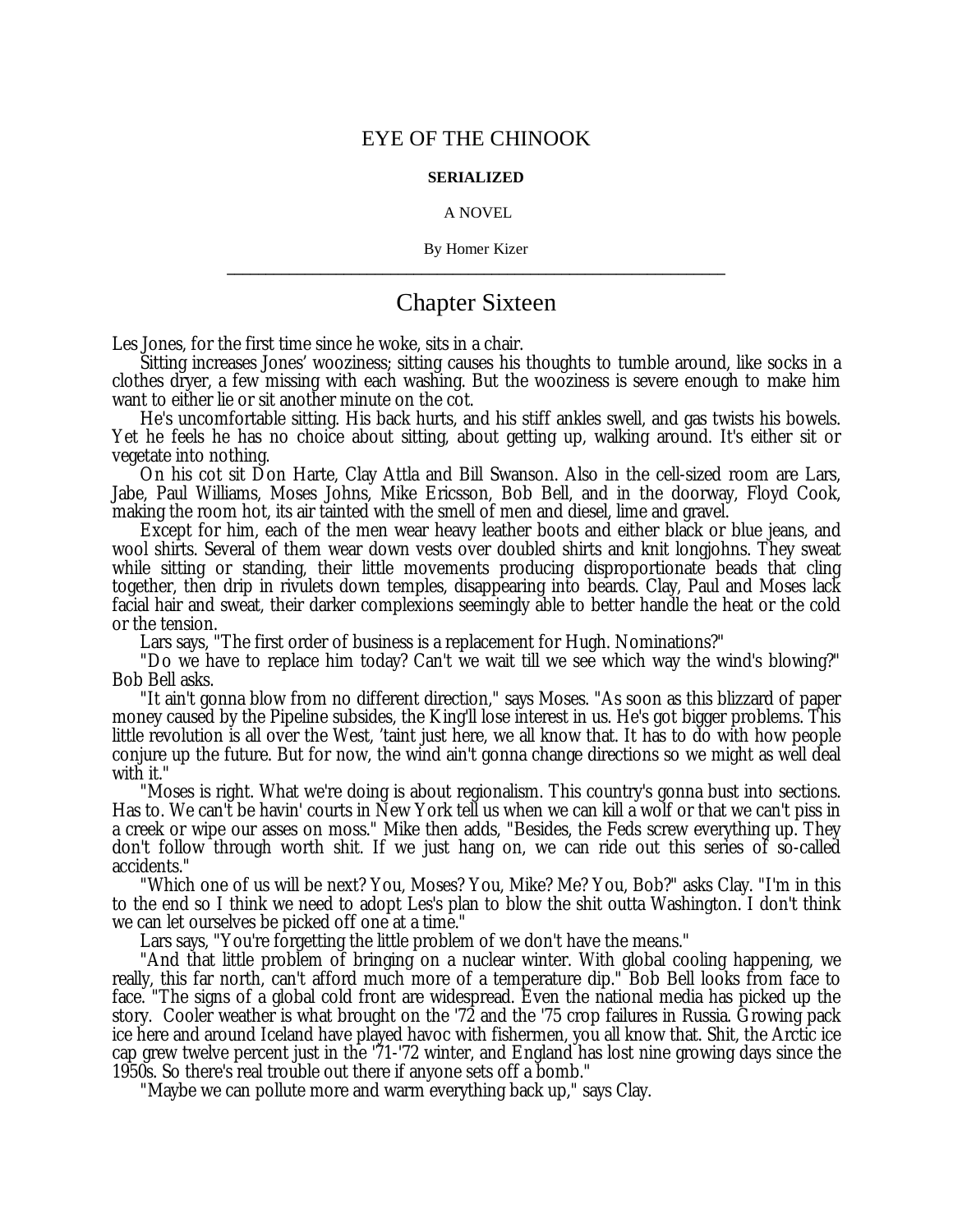"Won't happen." Les listens in surprise to himself say, "Carbon dioxide and water vapor are Beer's law limited, meaning that their concentrations are already above where their graphs curve over. Even increasing concentrations won't trap in more heat. So that leaves methane and nitrous oxide as the only atmospheric gases able to trap in more heat. Methane could potentially help as its main source of production is anaerobic bacteria in waterlogged soils, but at some point not much above where we are now, those soils will either flood out or dry up. Either way, the production of methane decreases and aerobic bacteria will consume more methane than is produced, lowering atmospheric levels. And as for nitrous oxide, not much is known, but concentrations are so low that it can't help much."

The ten men all appear silently awed. Moments pass without anyone speaking, moments that become awkward.

"What's a matter?"

"What is beer law? besides something you drink?"

"All of you know Beer's law, don't you? Simply put, it states that absorption equals molar absorptivity times path length times concentration. Assuming path length and molar absorptivity are constant, then absorption is proportional to concentration. The problem is that it doesn't occur linearly. In actuality, absorption curves over. That means as concentration increases, a point is reached where absorption doesn't increase at all. The effect is known and doesn't need explained. And both carbon dioxide and water vapor concentrations are above that point which is easy to see when you graph this."

"When," Lars asks, "did you learn this much chemistry?"

He shrugs his shoulders. He has always known this, hasn't he? He can't remember not knowing this. "The media's obsession with a nuclear winter is a passing fancy. A generation from now, the same newsmen will be obsessed with the oceans heating up because they don't understand the curving over of Beer's law. They need to be worried about heavy mass particle decay, which produces the passage of time through the expansion of space. By using the energy released that now goes into the expansion of space, timelessness can be created, thereby allowing growing seasons to be extended indefinitely."

Again the awkward silence before Paul says, "Getting back to building a nuclear devise. What more do we need? We have pure uranium, nearly a ton of it that we could load on a truck tomorrow."

"You don't need just uranium for a bomb," says Lars. "It has to be refined and we would need a cyclotron to do that, then we would need the knowhow to prevent a chain reaction until time to set it off. We lack both, and I don't envision any of the nuclear powers offering to send help."

"We've had this discussion before." Don shifts positions on the cot. "I think we should use a shaft at Hatcher Pass and build a cyclotron. And making a bomb can't be that difficult. I suspect keeping its size down to deliverable portions would be the greater problem."

For some reason, Les again feels compelled to say, "You don't have to have a cyclotron to separate isotopes. Let me think a second." There's something at the edge of his memory that peeks over like the eyes of a periscope. It's not something he has thought before that he can recall, but something new that feels like old knowledge, like he has always known this but never thought it before. "If, say, you created a gas-metal compound, say reacted uranium with ferric chlorate, the chlorine atoms would pull the positive charge of the iron atom to one side, creating a weak negative charge on its other side, thereby letting the uranium to temporarily bond, then the iron atom could be pulled off with bromine, eventually leaving a U-chlorate. Then run that through an accelerator like a mass spectrometer. A magnetized field would deflect the energized compound. U-235 chlorate would be lighter and wouldn't travel as far as the U-238 chlorate. Both could be collected. Separate collectors. An organic solvent would then react off the chorine, and you'd have nearly hundred percent U-235. Wouldn't take a lot of equipment or space or time. And you only need a few pounds, five or so, I'd have to run the numbers to know how much for sure, might not even be anywhere near that much, to get enough critical mass to produce a megaton blast. With a mass spec type unit the size of," he points to one of the bookcases, "you could produce an ounce or more of U-235 a day. There'd be some shielding problems. Sterility, probably, for whoever was emptying the collector. Cancer down the line."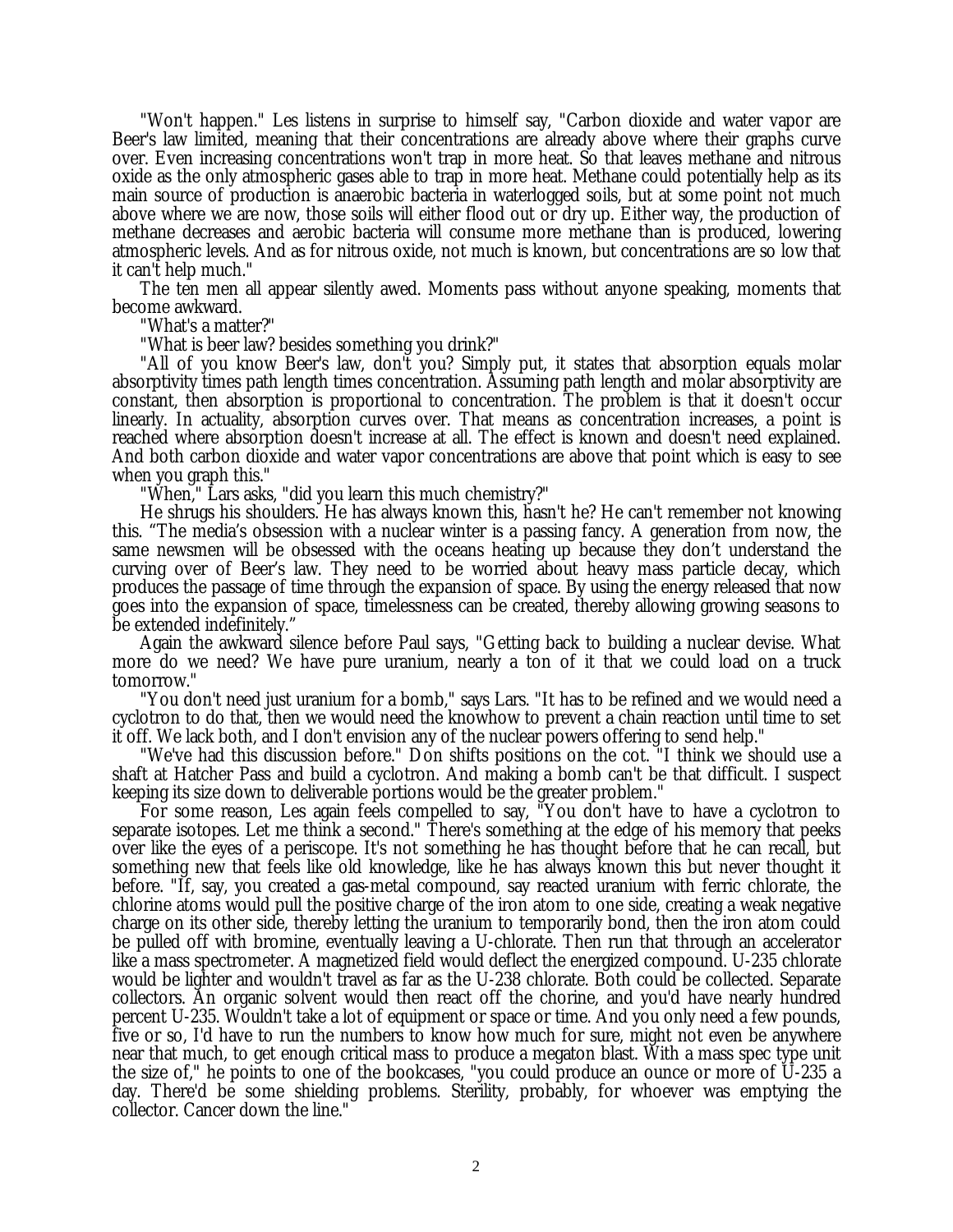Once again, all ten of the other Committee members stare at Les as if they can't believe what they just heard.

The silence extends for first factions of a second, then a second, seconds, then a minute, two minutes, three.

"What's a matter? Did I not say that right? You'd use magnesium bromide to do the pulling— "

"Les, stop." Lars asks, "When did you learn anything about chemistry? This is twice, three times now that you've said things we know you didn't know before you went for a swim."

"I don't know. I can't remember not knowing this."

"Your daughter's right," says Bob Bell, who once taught Chemistry and Physics at Fairbanks' Sacred Heart Academy, "he has been touched by God. What he proposed is a type of gaseous separation that would be cheap and relatively easy.

Lars asks, "Do you understand what he said?"

"A little. He would make a gas compound of uranium, energize it, then run it through a magnetic field to deflect the molecules, with the lighter molecules retaining less energy so they wouldn't travel as far as the heavier molecules, the three neutron difference enough that there would be very little cross contamination. Theoretically, we achieve the pure isotope."

"Would it work? I guess what I'm asking is it doable?"

"I dunno. Should. Might. Very little work has been done on metal-gas compounds so there isn't much to go on."

Also indicating the bookcase, Lars asks, "This isn't something he read in a Chemistry book?"

"Classified maybe, but not one that the university's bookstore sells. I'd say that this is new knowledge."

Lars turns to Les, "I don't know what to say. Maybe Zoe is right. Maybe God has gifted you to supply what we need. You think?"

 $\tilde{I}$  don't know about being gifted, but I can see the equations, the force vectors, the polarities in my mind. I know what the equipment looks like, how to modify what's on the market, but I don't see any good way to shield it so it's safe."

"Cancer might be the least of our concerns… you'd be the one who would have to build the bomb. Do you know how?"

He considers the question, then says, "A simple device would amount to nothing more than a female cone-shaped receptor of U-235, a rod extending out of the receptor, and a male cone-shaped head. An explosive charge. The charge would need to be large enough to drive the male into the female with sufficient force to excite the isotope and start a chain reaction… it'd be more a matter of doing it than knowing how. That's the easy part."

"What would you need in the way of equipment and time?"

"We'd need a machine shop, probably a megawatt generator, and privacy. Time, I don't know. Maybe a month."

"I'll see if I can get you that much time." Then turning to the rest of the Committee, Lars asks, "What about proceeding with actually building a bomb?"

"The King ain't gonna like it, but I'm in favor of it."

Clay says, "Moses, you'd be in favor of blowing up Anchorage."

"Los Anchorage, L.A. North, the Zoo," says Mike. "That might not be such a bad idea."

"Setting the joking aside, this is deadly serious business," says Lars. "A lot of lives are at stake." "Ours or theirs?" asks Paul.

"Do you have anything to say, Jabe?" asks Lars.

Jabe shakes his head. He can't really believe he's party to this insanity. He can't imagine what Erika will say when he tells her about her father's plan to blow up the world. He will have to tell her. This, like the traincar loads of razorwire, isn't something he can keep to himself.

"If there are no objections, then we'll proceed. Bob, I want you to work with Les. Clay, can you put them and the ore together somewhere close to power?"

Clay nods. "There's a Bible college— you all know the one— that'll work. Nobody'd think much if they ordered in some additional teaching supplies, whatever we'd need."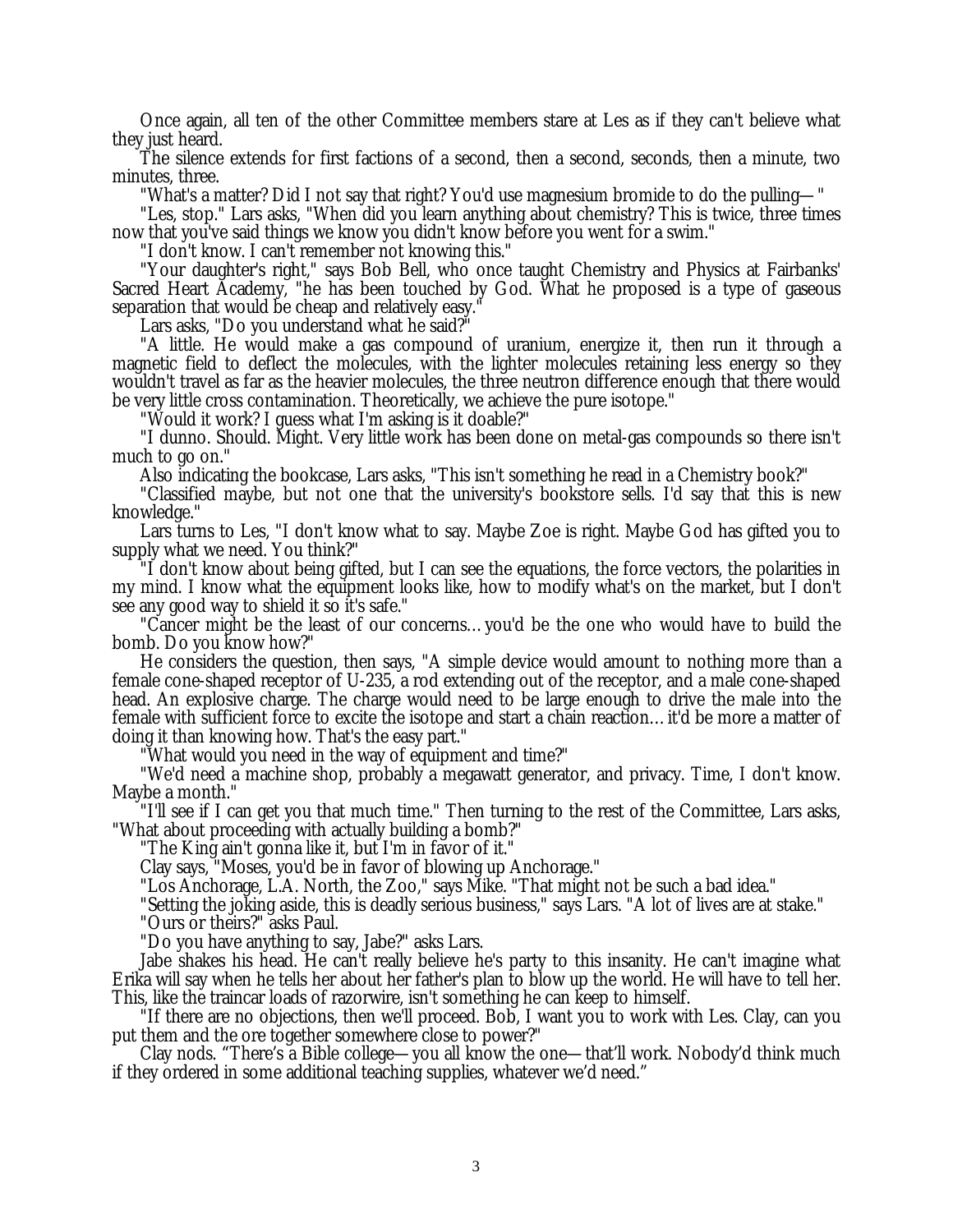"Then, Gentlemen, let's leave here and forget about this Gravel Creek claim. The Feds will send in tour buses as much traffic as there has been in & out of here. And let's not plan on meeting again till we can deliver an ultimatum to Washington."

Murmured agreement circling the room bumps against Les, almost knocks him out of his chair, then ricochets away. The murmuring continues in the open portion of the hangar, then outside where it spreads and divides, reforms, but divides again like a glacial stream, the calving ice above it cracking, banging, booming like mountain thunder, the melted ice rippling over mud and stone, depositing placer gold, flakes and nuggets that may someday gild a book about revolution.

After everyone except Lars has flown out, Lars returns to where Les still sits. "How do you feel?"

"Like there's something I'm not remembering."

"You didn't remember that Chemistry. That's new knowledge. So what do you think? Is God for us? Apparently He is."

"Why for us and not for Washington?"

"As you know, with Him covenant-breaking is a big deal— and the Feds have broken a covenant with us, with all of its citizens living in the West.'

"Aren't we also breaking one?"

"If you don't want to do this, you don't have to."

"No, this has to be done."

"You used to be eager— "

"I remember that, but why me? Why should God give me this knowledge, not you?"

"Dunno— dunno what to say."

"This is obviously of God." Pointing with his open hand at the bookcase, he says, "I completed high school. I shouldn't know what I do. How do you explain that? except to give God the credit."

"If you were to preach and build a congregation of many thousand, a great cathedral, have a healing ministry, you wouldn't hesitate to give God the credit, would you? This is the same except in the political arena. He's in charge of the affairs of men, of where they spend eternity, or whether they are free or slave. You know that. So give thanks that we, you, have been given the tools necessary to ensure that we remain free."

"Right now, I don't know this God."

"That's what's troubling you, isn't it?"

"Except for Joshua and Caleb, none of the nation that left slavery entered God's rest. Unbelief killed them all, just as it killed Adam— just as it will kill us if we don't really believe in what we have set out to do. And right now, I don't know what to believe."

"Your faith has taken a broadside. But consider that this is a tremendous manifestation of the Holy Spirit, an annointing of the highest kind, so give thanks to Christ."

"Where is Christ in who has nuclear weapons, who doesn't?"

"He's in you. It's Christ who taught you that Chemistry while you slept."

He shakes his head: "How can you know? How can I know?"

"This is a sermon you've delivered many times— you have to learn to recognize the manifestation of the Holy Spirit. This one would be recognized by all of Christendom, even the Pope."

"There still seems like I'm forgetting something."

"To give thanks for the annointing. What you said was truly annointed teaching."

"Ensured destruction? When we build this bomb, people will die. We'll have to use it."

"We're created for honor or for dishonor, for heaven or for hell. Who are we to question Christ about how He uses us?"

"Right now none of this makes sense… and we're created for righteousness. What does that mean, *righteousness*?"

"How else can you explain your knowledge of how to build a bomb?"

"I can't."

"Again, think of your annointed knowledge of nuclear bombs as directly analogous to knowing how to raise up and minister to a large congregation. Both are gifts from Christ. Just as is the gift of healing.… We have different gifts, but we're all part of the same body."